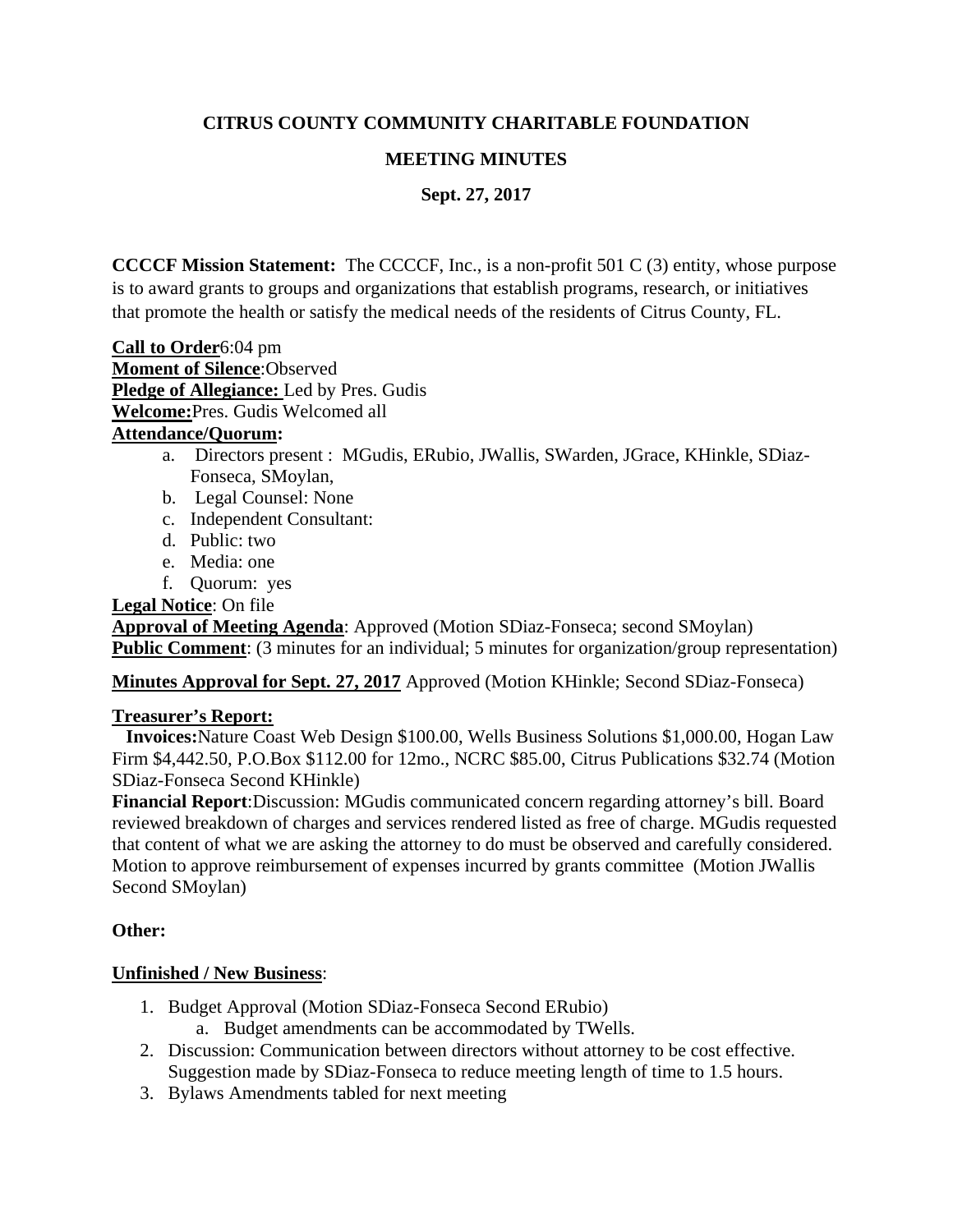### **Standing Committee Reports:**

- a. Audit Committee:
- b. Compensation/Personnel Committee:
- c. Investment Committee:
	- i. Discuss Allocation of the invested monies see attachmentreviewed allocation of investment and possible yield from investment
	- ii. Present recommendation to Bylaws committee
	- iii. Request board approve G Max Barnes as member of committee: Currently holds active CPA License but plans on retiring in the near future. Motion to approve G. Max Barnes as a member of the committee (Motion ERubio, Second SDiaz-Fonseca)
- d. Grant Committee:Motion to extend deadline of grant submission (ERubio excluded himself from voting, Motion SDiaz-Fonseca, Second KHinkle)
	- i. Review and approval of new grant cycle Discussion on template and possibly making SDiaz-Fonseca oversee and be point of contact for contract. Working on plugging in Health dept. information in template. Completed contract and will be available at Oct.  $26<sup>th</sup>$  meeting.
	- ii. Recommendations on the  $2<sup>nd</sup>$  cycle Grant Proposal Motion to approve \$10,000 to Grantee of the Health Dept. of Citrus Co. (Motion SDiaz-Fonseca Second KHinkle)
	- iii. Report on grantee site visits
	- iv. Approval of 25% (final) payment for  $1<sup>st</sup>$  cycle grantees checks signed for distribution to Citrus County Children's Advocacy Center, Pregnancy & Family Life Center, Mid Florida Homeless Coalition
	- v. Approval of the  $3<sup>rd</sup>$  and  $4<sup>th</sup>$  grant cycle schedules and dates Dec.  $13<sup>th</sup>$ Grants Committee meeting so it was recommended to move Board of Directors meeting to Dec.  $14<sup>th</sup>$  (Motion MGudis, Second JWallis)

# **Ad Hoc Committee Reports:**

- a. Bylaws Committee: review of the amended and restated bylaws pg12-15 Article VIII revisions. Amended Section 8.01, 8.02, & 8.07. Motion to accept changes and bring changes to Hospital Board. (Motion KHinkle, Second SDiaz-Fonseca)
- b. Communication Committee: Discussion: Need to have volunteers to be on committee duties include but not limited to PR, speaker to public, monitor/update website, Facebook, twitter, etc.

# **Legal Update**:

a. Report from Jennifer C. Rey, Esq. - None

### **Public Comment: (guidelines as listed above)**- None

### **Meeting Adjournment**7:20pm